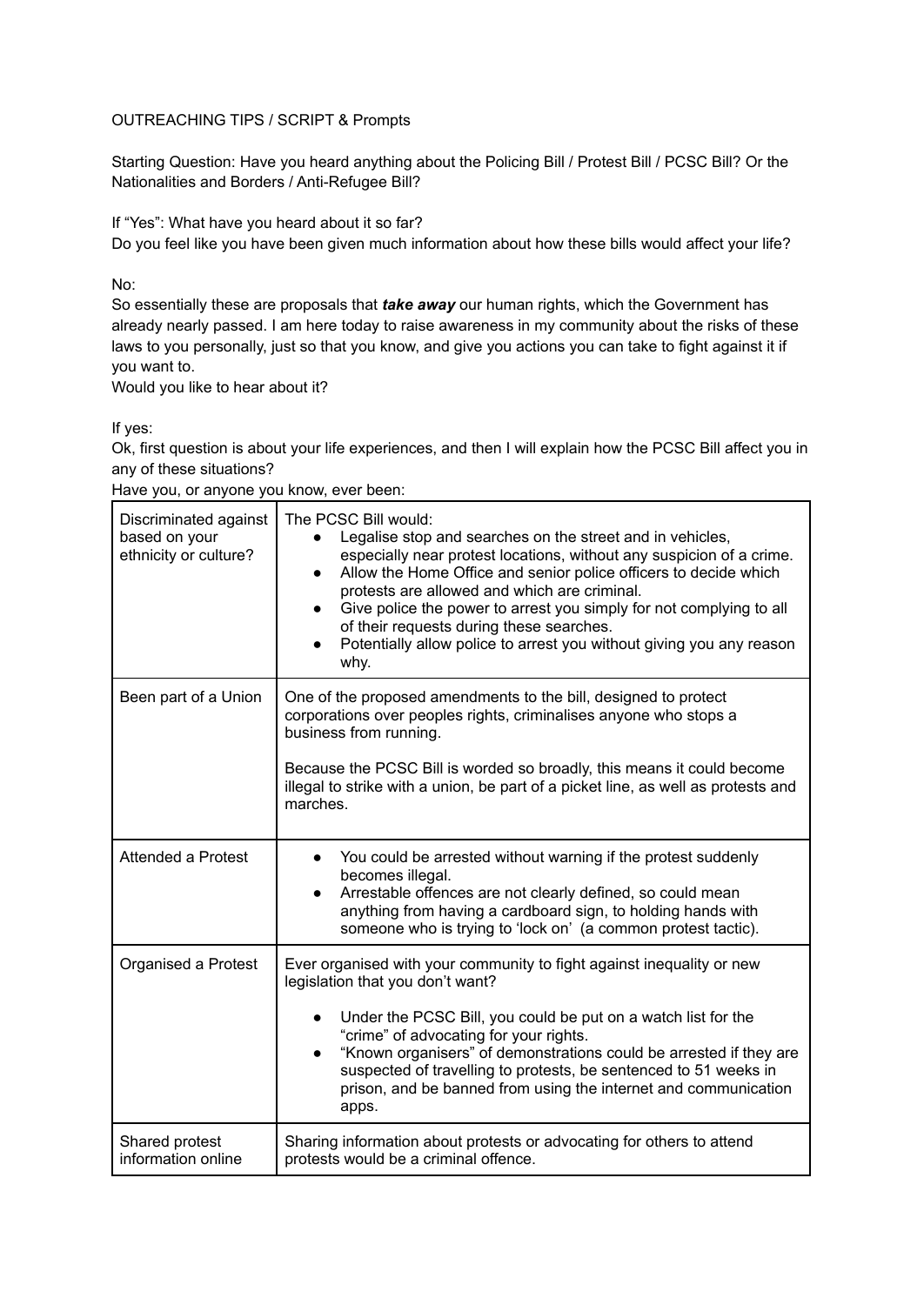| Been stopped by<br>police for no reason  | The bill would legalise discriminatory "suspicionless" stop and searches on<br>the street and in vehicles. Stop and Searches are already used against<br>Black people 7 times more than their white counterparts, in the UK, often<br>for no reason other than Police racial and class biases.                                                                                                                                                                                                                                                                                                                             |  |
|------------------------------------------|----------------------------------------------------------------------------------------------------------------------------------------------------------------------------------------------------------------------------------------------------------------------------------------------------------------------------------------------------------------------------------------------------------------------------------------------------------------------------------------------------------------------------------------------------------------------------------------------------------------------------|--|
|                                          | Rather than educating people to be less biased, this government are just<br>legalising the bias.                                                                                                                                                                                                                                                                                                                                                                                                                                                                                                                           |  |
|                                          | What is worse still, is that the PCSC bill gives the police the right to arrest<br>anyone who doesn't comply with everything asked of them during the stop<br>and search.                                                                                                                                                                                                                                                                                                                                                                                                                                                  |  |
| Been temporarily<br>excluded from school | The bill aims to bring police presence into schools, to help with<br>child exclusions - which teachers are known to disproportionately<br>use against children who have learning difficulties, disabilities or<br>are from discriminated against backgrounds.<br>Police will be able to funnel children directly from school<br>$\bullet$<br>disciplinaries into "secure schools" -- essentially child prisons,<br>where physical, sexual and mental abuse have been recorded for<br>the last decade.<br>A pilot test of this system was already tried out in Manchester<br>schools in 2021 (before the bill has passed!). |  |
| Lived or travelled in a<br>campervan     | Ever gone on holiday in a van or dreamed of travelling in one, or are you<br>from a Gypsy, Roma or Traveller background?                                                                                                                                                                                                                                                                                                                                                                                                                                                                                                   |  |
|                                          | Or                                                                                                                                                                                                                                                                                                                                                                                                                                                                                                                                                                                                                         |  |
|                                          | Do you have some bad memories of people living in Vans, feeling like they<br>were taking up too much of your local green spaces?                                                                                                                                                                                                                                                                                                                                                                                                                                                                                           |  |
|                                          | Either way, this affects you.                                                                                                                                                                                                                                                                                                                                                                                                                                                                                                                                                                                              |  |
|                                          | The bill follows 10+ years of permanent residents and travellers<br>alike submitting complaints to councils about lack of spaces for<br>travelling communities to exist, or complaints like "why are they in<br>my space?".                                                                                                                                                                                                                                                                                                                                                                                                |  |
|                                          | But both of the above issues have the same answer: an Intentional<br>and increasing shortage of space to live, compared to recorded<br>demand.                                                                                                                                                                                                                                                                                                                                                                                                                                                                             |  |
|                                          | The PCSC bill takes this further though, punishing anyone staying<br>too long in "illegal" spaces with prison, huge fines and by<br>confiscating their homes.                                                                                                                                                                                                                                                                                                                                                                                                                                                              |  |
|                                          | Despite the fact that the government, through our councils, refuse<br>to provide enough legal spaces, forcing people into using the<br>"illegal" spaces.                                                                                                                                                                                                                                                                                                                                                                                                                                                                   |  |
|                                          | The culture of travelling communities is as important as any other<br>$\bullet$<br>way of life and cultural identity.                                                                                                                                                                                                                                                                                                                                                                                                                                                                                                      |  |
|                                          | This move from the Government is Ethnic Cleansing.                                                                                                                                                                                                                                                                                                                                                                                                                                                                                                                                                                         |  |
|                                          | If you consider yourself to be anti-racist, then standing in solidarity<br>with travelling communities is essential, as the section of the bill<br>which criminalises their lifestyles has already passed its vote in the                                                                                                                                                                                                                                                                                                                                                                                                  |  |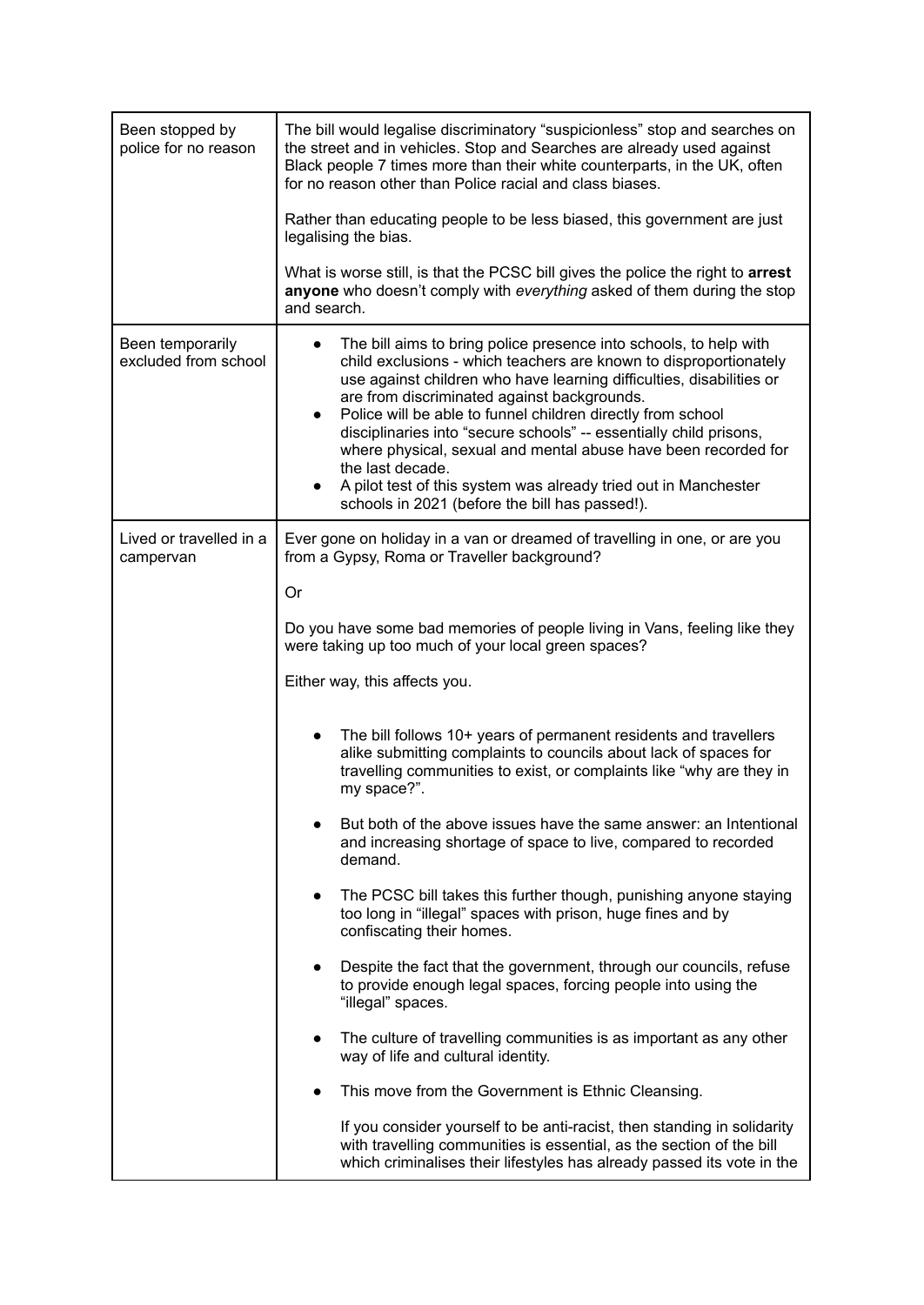|                                                          | House of Lords.                                                                                                                                                                                               |
|----------------------------------------------------------|---------------------------------------------------------------------------------------------------------------------------------------------------------------------------------------------------------------|
| Not complied with<br>something Police<br>asked you to do | Under the new stop and search orders, police would be able to stop you for<br>no reason other than how they think you look, and if you don't comply with<br>every single thing they ask, you can be arrested. |
| Been assaulted by<br>another person                      | Under the PCSC Bill someone who writes with a chalk on the ground or a<br>statue can get a harsher prison sentence than someone who physically<br>assaulted another person.                                   |

# **IT GETS WORSE.**

- The government also proposes the Nationalities and Borders bill, which would allow the home office to strip anyone who has dual citizenship or the right to claim citizenship in another country of their British citizenship without warning or notice.
- 5.6 million people in England and Wales could potentially be affected by the new rule (Source: The New Statesman, 2011 census data).
- Just one in 20 of the above are white, while half of British Asians and 39% of black Britons are potentially at risk.

### **What can we do to stop these new laws?**

- The PCSC bill is progressing through the House of Lords
- This could be the final opportunity to make changes to some of the worst parts of the bill.
- The bill will be voted on in the Lords from the 10th to 17th of January.
- We have this chance only to persuade enough of the Lords to vote in favour of human rights -Opposing Priti Patel's new amendments, and Section 3 of the bill (which is still to be voted on, and all about Protest rights).
- Amendments that would have protected Traveller rights (something actually good!) failed with a tied vote of 171 to 171 votes (new amendments must have a majority to pass).
- There's a silver lining! This shows that there is a number of Lords who are advocating for our basic human rights. We just need to Lobby some more so that we get a majority on every vote!
- If we can persuade a few more then we just might be able to preserve our right to protest legally.

But we must act now before voting resumes 10/1/22

Otherwise this law could move through the Lords without any changes made Which could mean it would return to MPs for its final vote, and with the Tory majority that we have, it would pass into law very quickly. Once this happens, it will become illegal to oppose any of the horrifying new laws this government is bringing in, so we MUST speak up NOW just to keep our right to keep speaking up!

Building community awareness and connection is also a key tool in resisting these laws, as we can see from the Poll Tax bill and the more recent blocked deportation in Glasgow last year (Guardian News: "...men freed after immigration van standoff")

With enough community pressure we can resist any law!

Those with power will always try to divide us because solidarity is the greatest weapon.